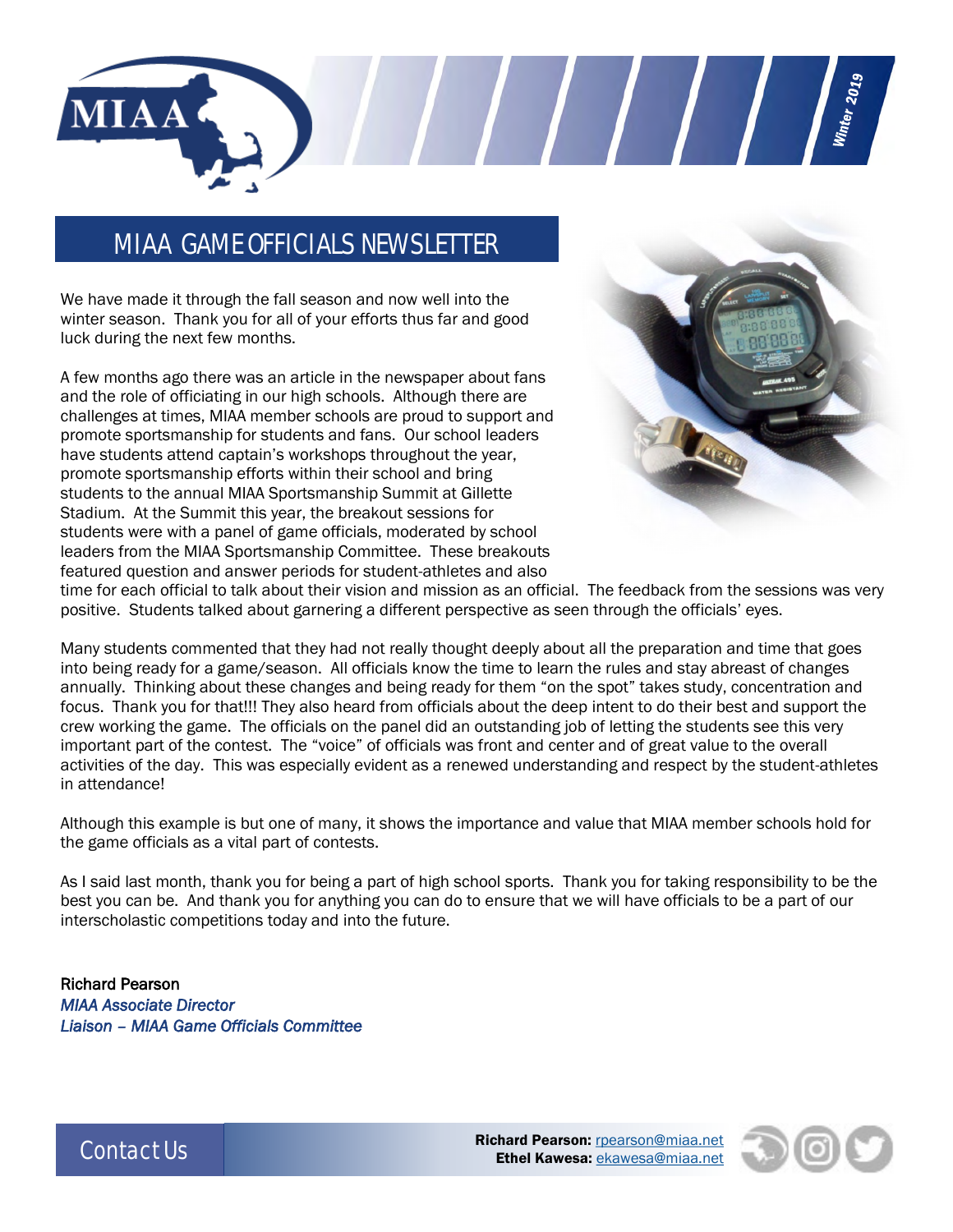### CONCUSSION INFORMATION/ AED'S IN SCHOOLS



Click [here to](http://www.miaa.net/contentm/easy_pages/view.php?sid=38&page_id=283) view AED's in **Click here to view AED's**  School Guidelines **in School Guidelin[e](http://www.miaa.net/contentm/easy_pages/view.php?sid=38&page_id=283)s**

### Automated External MIAA/NFHS Concussion Training

#### 105 CMR: Department of Public Health – 201.007 (E) Training Program

*"Game officials shall complete one of the training programs approved by the Department as specified on the Department's website annually and shall provide independent verification of completion of the training program to schools or school districts upon request."*

The yearly certification requirement is only valid between July 1<sup>st</sup> and June 30th of a given academic year. In support of Department of Public Health (DPH) regulations cited above, and in the best interests of our student athletes, all MIAA Tournament Directors and Tournament Assignors will require successful completion of a DPH approved concussion training program as a condition for an official accepting an MIAA tournament assignment. Your acceptance of an MIAA Tournament contest assignment will be considered a implicit confirmation that you are a member in good standing with your local board, that you are enrolled with the MIAA, and that you have successfully completed a concussion training program as required by the DPH.

The National Federation of High Schools (NFHS) training module, "Concussions in Sports: What You Need to Know", is one of the MDPH approved training programs and may accessed using the link:

[Concussions in Sports: What You Need to Know](https://nfhslearn.com/courses/61151/concussion-in-sports) *(click link to access training course information)*

# **SPORTSMANSHIP**



#### MIAA TEAM SPORTSMANSHIP AWARDS

The MIAA would like to encourage game officials to nominate a boys or girls varsity team for consideration by that MIAA Sport Committee for recognition at the MIAA State Championship contest. Nominated teams do not have to be tournament teams but should exemplify the tenets of good sportsmanship to the highest degree. The nomination form information can be found in each sport specific MIAA Tournament [Format.](http://www.miaa.net/contentm/easy_pages/view.php?page_id=22&sid=38&menu_id=207)



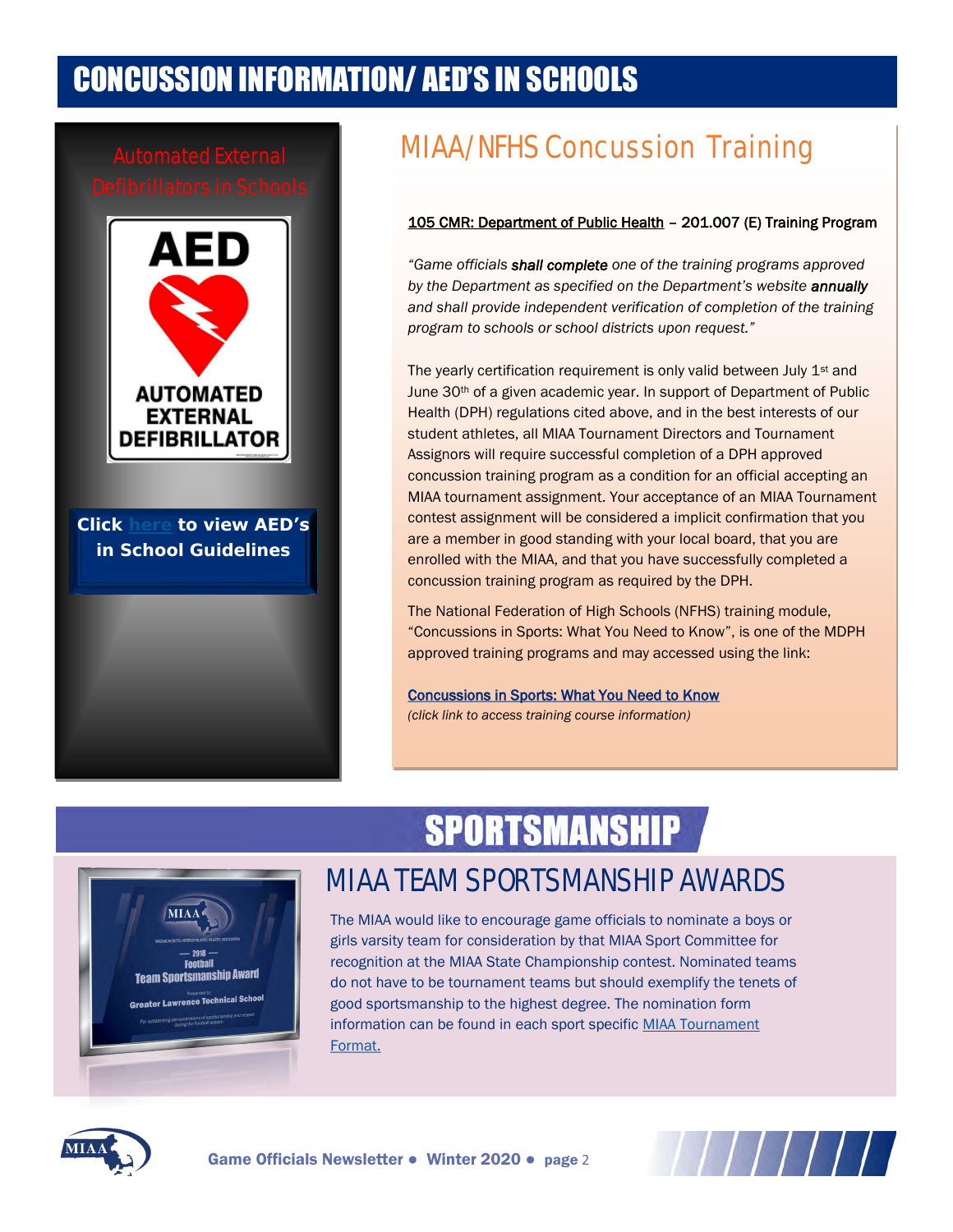### 2020 Winter Sport Rule Highlights

#### Sports Specific Tournament Formats

All game officials are required to be well versed on their sport tournament format in order to be assigned to tournament events. A format is a detailed breakdown of how each sport tournament is conducted. It's important to remember that each sport has its own format, covering dates, rules, tournament ball agreements, overtime rules, and tie breakers, among other information. This information can be found on the [MIAA Tournament Formats p](http://www.miaa.net/contentm/easy_pages/view.php?sid=38&page_id=22)age of the MIAA website [\(miaa.net\)](http://www.miaa.net/miaa/home?sid=38).

NFHS Rules App - The NFHS has a rules app for mobile devices that may be of interest. A print rulebook can be purchased at NFHS.org. A digital version can be purchased through the NFHS app and may be of interest because it is very easy to search and always accessible through a mobile device.

#### Track & Field

FAT-Timing will be used for the 2019-20 indoor season in the 55m dash, 55m hurdles and 300m dash events and is required for Divisional Championship entries. When entering a hand-timed performance in an event longer than 300m, an "h" must be placed after time.

For more information regarding the 2019-20 Indoor Track Format, please visit the MIAA website ([miaa.net\)](http://www.miaa.net/miaa/home?sid=38).

For all NFHS Track & field/Cross Country Rules Changes - 2020 please click **[HERE](https://www.nfhs.org/sports-resource-content/track-and-field-cross-country-rules-changes-2020/)** 

#### INJURY TIME EXPLAINED

HNC= Head – Neck –Cervical > 5 minutes if the wrestler is attended by the appropriate health care professional. Only one HNC time out is allowed. A wrestler requiring a second HNC during the match will lose by injury default.

INJURY TIME = A wrestler is injured with no penalty applied to the cause of injury , A maximum of 2 time outs and a cumulative time of 1&1/2 minutes total.

**RECOVERY TIME** = Injury time allotted to a wrestler when that wrestler is injured because of a situation where his/her opponent has been penalized. 2 minutes, for each incident

BLOOD TIME = a cumulative total of 5 minutes, with no limitation on the number of occurrences.

[NEW NFHS Rule on "Head, Neck,](http://www.miaa.net/test/gen/miaa_generated_bin/documents/basic_module/InjuryTimeExplainedNFHS.pdf)  [Cervical" Injury Time Explained](http://www.miaa.net/test/gen/miaa_generated_bin/documents/basic_module/InjuryTimeExplainedNFHS.pdf) 

For all NFHS Wrestling Rules Changes - 2019-20 please click **[HERE](https://www.nfhs.org/sports-resource-content/wrestling-rules-changes-2019-20/)** 

#### Swim & Dive

#### NFHS Rule 2.7.2C

If one or more starting platforms are not securely attached to the deck or end wall, the following options may be used provided the water depth rule is not violated:

1. all swimmers shall start in the water;

2. All swimmers shall start on the deck;

3. Any affected lane(s) may be excluded with prior mutual consent.

NFHS Rule changes: Please review the new rules for 2019-2020 swimming & diving by clicking [HERE](https://nfhs.org/articles/six-rules-changes-approved-in-high-school-swimming-diving/).

Please pay particular attention to the changes in rule 3.3 which addresses swim suit coverage. You can find the full NFHS memo addressing this rule change [HERE](http://miaa.net/gen/miaa_generated_bin/documents/basic_module/Swim_Suit_Guidelines_201920.pdf) 

#### Wrestling **Basketball**

3-4-3e (2): The option of the number style that uses the team jersey color itself bordered with not less than two 1/4-inch solid border(s) contrasting with the team jersey color will be eliminated by 2024-25.

3-5-4b: If worn, only one headband is permitted, and it must be worn on the forehead/crown. It must be nonabrasive and unadorned, and it must be no more than 3 inches wide.

3-5-4d: The statement "Hair-control devices are not required to meet color restrictions" was added to the rule.

3-5-5 NOTE (NEW): Provided the shorts are not in conflict with Rule 3-4-5, no drawstring or other part of the shorts intended to maintain them in a normal position causes potential harm to the player or others and wearing of the shorts is not objectionable in exposing the anatomy, there is no restriction on folding or rolling the shorts at the natural waistband seam.

10-5-5 NOTE - The head coach and any number of assistant coaches may enter the court in the situation where a fight may break out—or has broken out—to prevent the situation from escalating.

MIAA Rule Change – Rule 66.6 A coaching box, as described in current National Federation rules, shall be utilized in all games. I*f the head coach is charged with a technical foul (either direct or indirect), coach will be allowed to use the coaching box and remain standing.* 



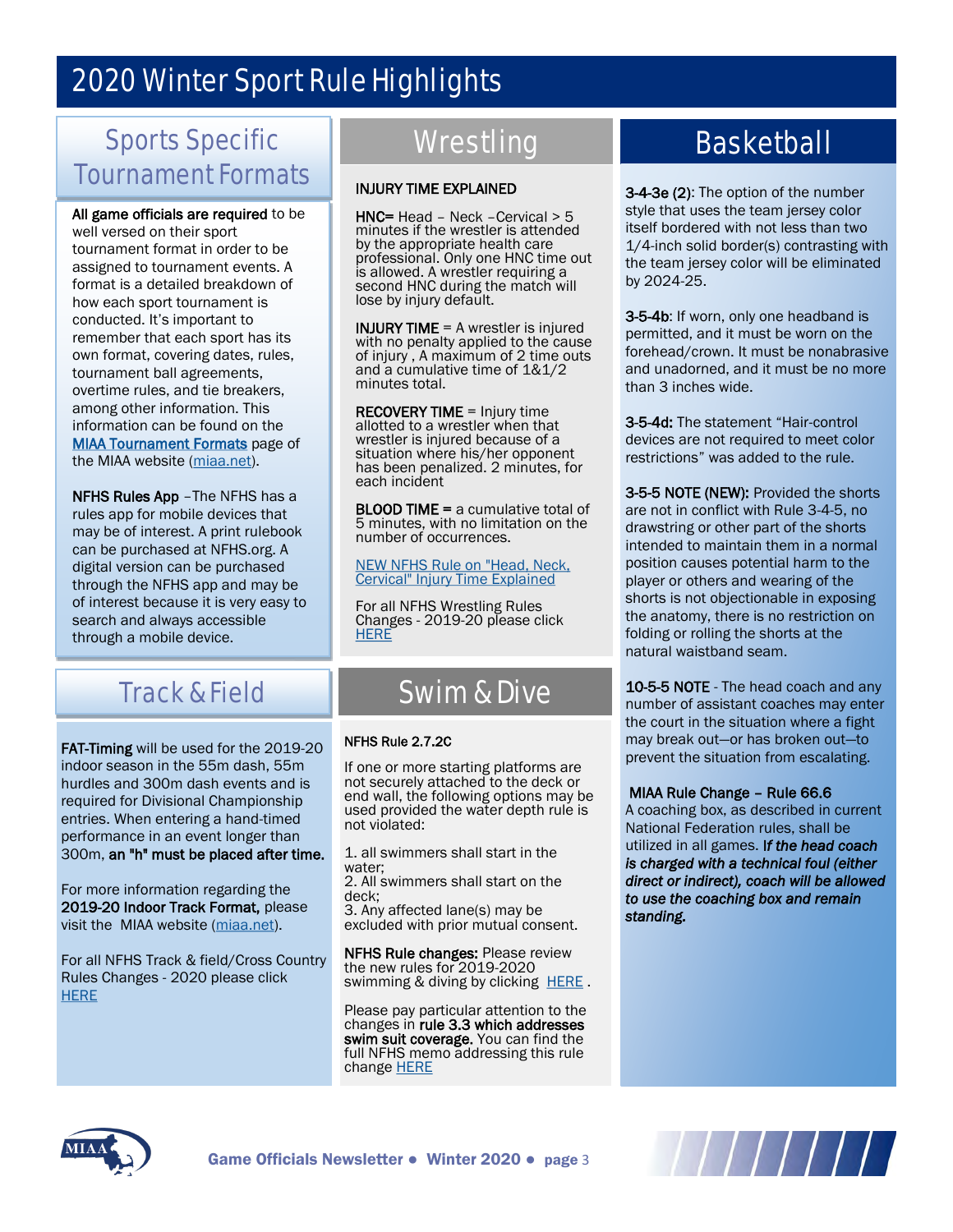### MIAA Background Check Information



*Clic[k above to view th](http://www.miaa.net/gen/miaa_generated_bin/documents/basic_module/MIAA_policy_back_check_FINAL_6115.pdf)e MIAA policy for Massachusetts High School sports officials* 

#### IMPORTANT REMINDER

All officials who registered and completed the background check in year three of this process (2016-17), your background check has expired. Please be aware that when you register this year, you will be charged for another background check. Background checks are valid for three years.



1. I registered and have been approved by the MIAA under one email address, but my assignor has a different email for me under their account, thus I am not showing as approved to them. What should I do?

*Answer: You will need to contact Arbiter support, 1-800-311-4060, and ask them to link your email accounts together. The email you provided for the MIAA background check is the one that will show you as an approved official.* 

2. If my assignor uses Arbiter to assign games, how can they gain access to the list of approved officials?

*Answer: The assignor will need to contact Phil Napolitano, pnapolitano@miaa.net and provide their 6-digit arbiter account number, along with the sport and leagues they assign. They will be linked to the MIAA super group. Once linked, the eligibility column will show up in their assigning account.*



## 2020-21 REGISTRATION OPENS ON JULY 1, 2020

NOTE: Background Checks are valid for three years but officials still must register Annually

### NEW OFFICIALS

#### *Background Check and Registration*

1) Click on the registration tab on the top left of the MIAA Arbiter Sports page.

2) Select all sports for which you wish to register and click the REGISTER button.

3) Follow directions and complete all information and consents. A photo is not required. If you already have an Arbiter account, it will recognize your email once you type it in, then follow all directions.

#### RETURNING OFFICIALS

#### *Registration Only/Previously Completed Background Check*

#### *Log in prior to entering registration*

All officials must register annually - \$10 per sport. Returning officials must confirm pre-populated information and complete all steps of the registration process *(see steps above under "New Officials")*. Please check and/or correct all contact information.

In order to finalize your registration you will need to once again consent to the background check in step 5 of the registration process, even though you have already been approved. During the final payment step you will not be charged for another background check nor will it be run again. Approved background checks are valid for three years. If you were approved during the 2015-16 school year, it was valid until June 30, 2018. If you were approved during 2016-17 school year, it was valid until June 30, 2019. If you were approved during 2017-18 school year, it is valid until June 30, 2020.



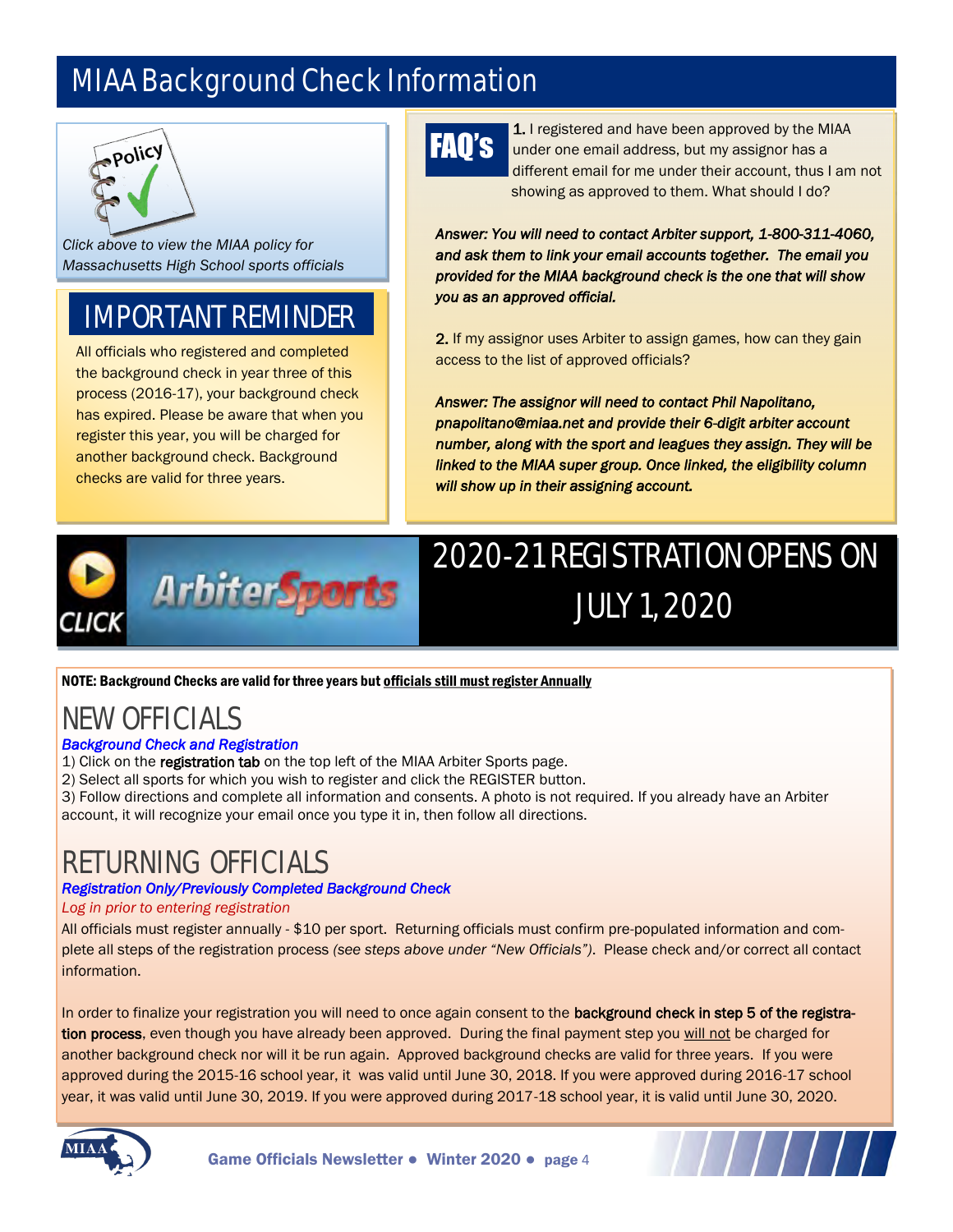### MIAA Official of the Year Award



MASSACHUSETTS INTERSCHOLASTIC **ATHLETIC ASSOCIATION** 





## *Call for nominations:* **MIAA Game Official of the Year**

*"exemplify the highest standards of sportsmanship, ethical conduct, and moral character"*

**Awards to be presented at the MIAA Official of the Year Banquet Wednesday, May 27, 2020** *MIAA Office, Franklin, MA*

**Deadline for nominations:** *Friday, March 27, 2020*

**MIAA Game Official of the Year Award:** This award seeks to recognize and honor officials who have displayed character, integrity and dignity, while displaying the highest standards of ethical conduct. Award candidates should have a record of exceptional performance, as well as a reputation, among their peers and the athletic community, for fair play, for good sportsmanship, and for the development of these attributes in our student-athletes.

**[GUIDELINES AND FORM FOR NOMINATING CANDIDATES](http://miaa.net/gen/miaa_generated_bin/documents/basic_module/officialofyearnominationform1819.pdf)**



CATIONAL AT